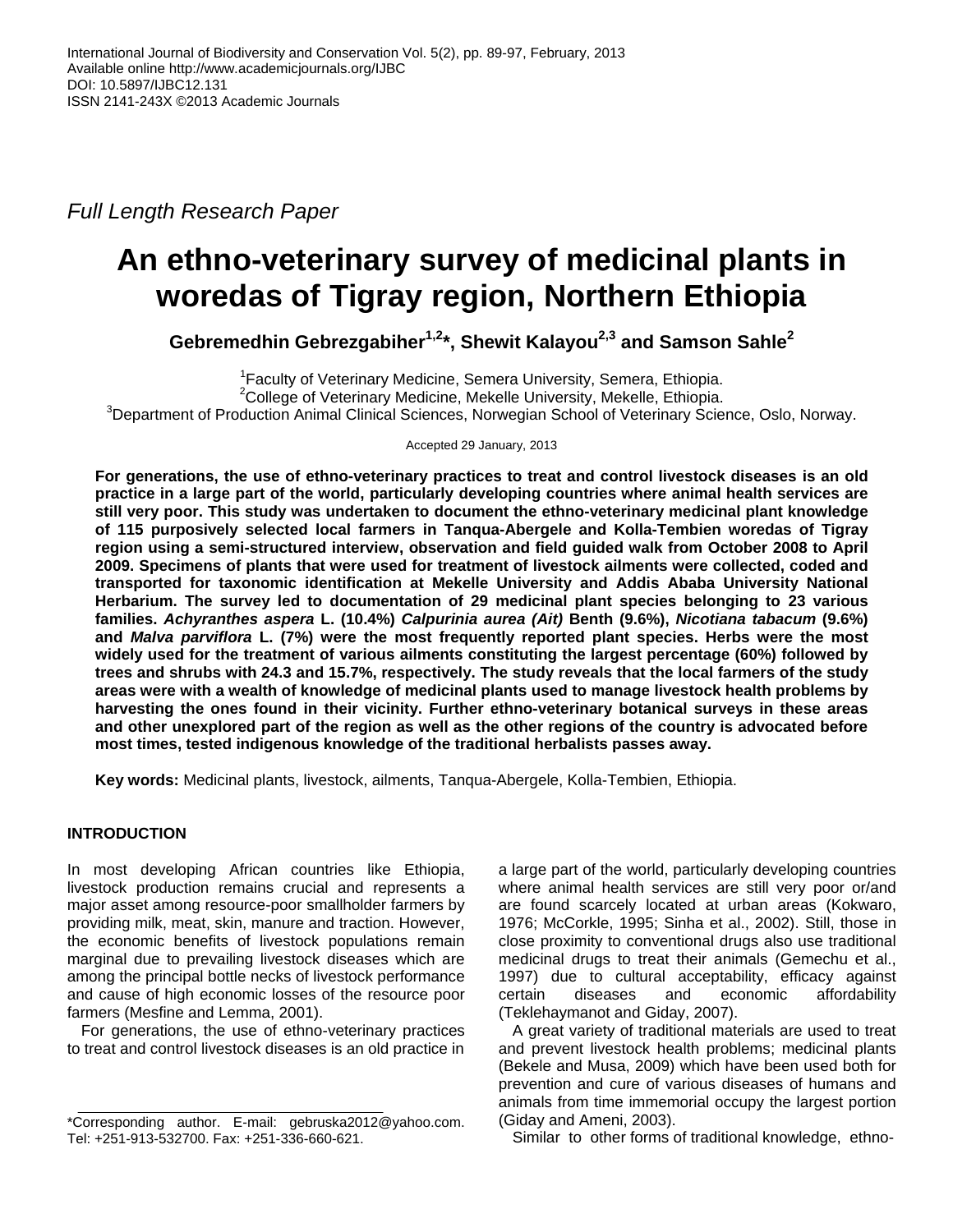

**Figure 1.** Map of the location of the study woredas (Tanqua-Abergele and Kolla-Tembien).

veterinary medicinal plant knowledge is not compiled (Fullas, 2010). It is simply transferred verbally from generation to generation and thus there is danger of extinction as older people die and younger generation is not interested in living the traditional way of life (Abebe and Ayehu, 1993). The situation is exacerbated by rapid socio economic, technological and environmental changes (Tabuti et al., 2003). Thus, unraveling the information and documentation of ethno-veterinary medicinal plants is urgent so that the medicinal plant knowledge can be available and conserved from deterioration and loss for the sustainable control of livestock diseases. To the best of our knowledge, this study is the first of its kind in this area. Therefore, this paper presents compiled ethno-veterinary medicinal plants used in the study districts, Tanqua-Abergele and Kolla-Tembien woredas of the Tigary region, northern Ethiopia.

## **MATERIALS AND METHODS**

#### **Study areas**

The study was conducted from October 2008 to April 2009 in Kola Tembien and Tanqua Abergelle districts of Tigray Region, Northern Ethiopia (Figure 1). Yechila (Tanqua Abergelle) is located 110 km south west of Mekelle at 13.3° north latitude and 39° East longitude at an altitude of 1590 m.a.s.l. Average annual temperature ranges between 27 and 30°C, the vegetation of the area is dominated by xerophylic plants. Abi-Adi (Kola Tembien) is located 13° 33' 39 north latitude and 38° 58' 26 east longitude at an elevation of 1,693 m.a.s.l. bordered on the south by Tanqua-Abergele, on the west by the [Tekezé River](http://en.wikipedia.org/wiki/Tekez%C3%A9_River) which separates it from the [North Western Zone,](http://en.wikipedia.org/wiki/Semien_Mi%27irabawi_Zone)  on the north by the [Wari River](http://en.wikipedia.org/wiki/Wari_River) which separates it from [Naeder](http://en.wikipedia.org/wiki/Naeder_Adet) 

[Adet](http://en.wikipedia.org/wiki/Naeder_Adet) and [Werie Lehe,](http://en.wikipedia.org/wiki/Werie_Lehe) on the east by [Eastern Zone,](http://en.wikipedia.org/wiki/Misraqawi_Zone) and on the southeast by [Degua Tembien](http://en.wikipedia.org/wiki/Degua_Tembien) (Figure 1). Mixed crop and livestock farming system is the mode of agriculture in the districts with cattle and goats as the major livestock kept which are highly important for the livelihood of the local population in both woredas. Cattle and goat production particularly plays a central role in the farming system. There is no adequate veterinary man power and veterinary clinics, except two veterinary clinics located in the two towns of the woredas namely Yechila and Abi-Adi. Animal health professionals together with modern drugs, vaccines are mobilized to the rural areas and villages during disease out breaks and yearly vaccination campaigns.

## **Field survey**

An ethno-veterinary botanical survey was conducted to gather information on the traditional usage of plants in livestock health care system using a semi-structured interview, observations and field guided walks (Martin, 1995) with the livestock owners, local and traditional healers who were willing to share their indigenous knowledge. A prior communication was done with the local administrative and agricultural developing agents for the objective of having affinity in the study area. A total of 115 individuals were purposively selected and interviewed based on their knowledge on traditional medicine.

#### **Plant collection and identification**

Specimens of plants that were mentioned by the traditional herbalists and farmers for treatment of livestock ailments were collected. Collection was based on the information provided by the herbalists during the survey. Plant specimen collection was done by including the vegetative part, leaves, and floral, fruiting and/or seed parts as it was appropriate for taxonomic identification. During collection information regarding habitat data, general description of the plant and geographical site of collection were recorded. The specimens were coded by their vernacular names and were trans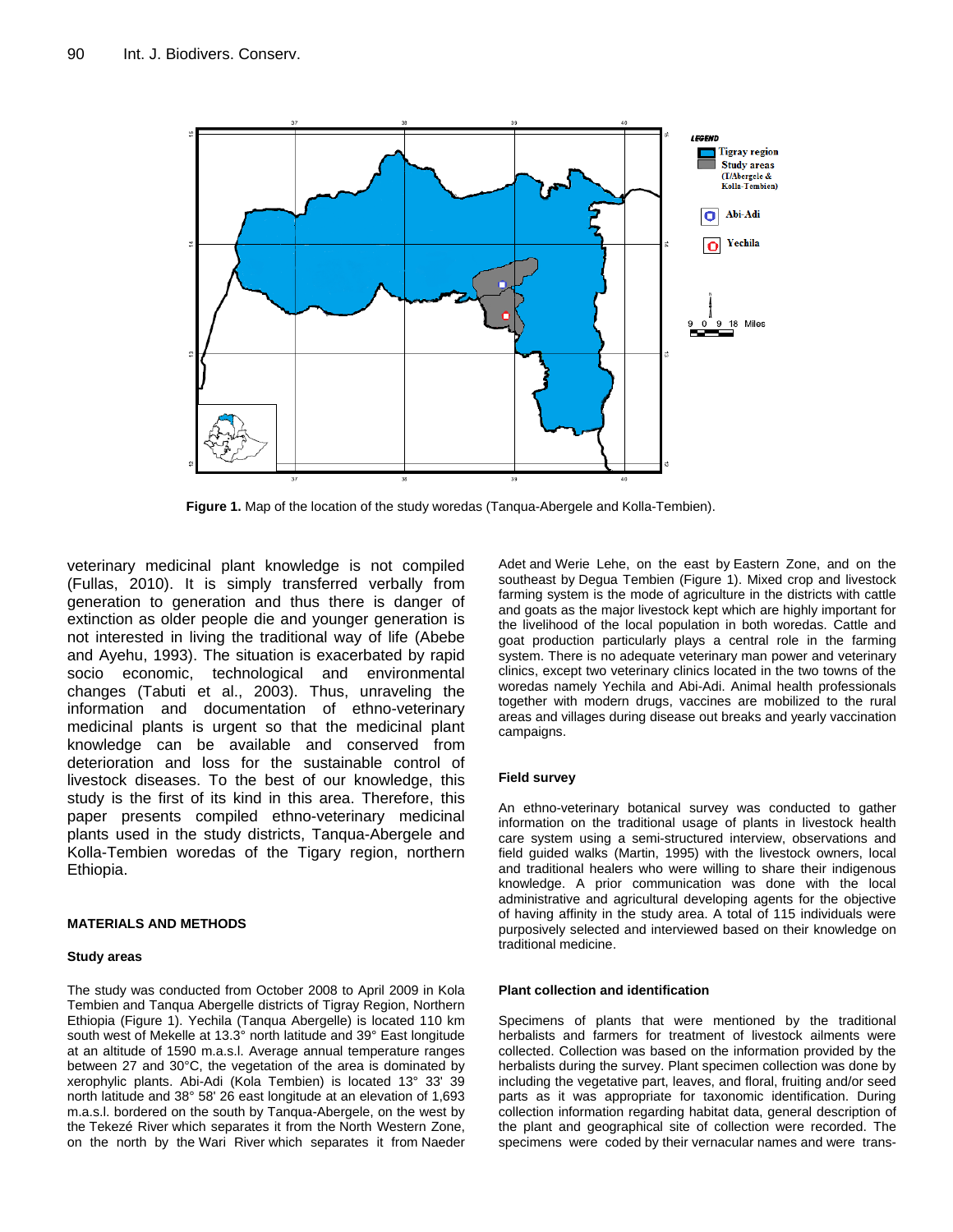ported by plastic bag to avoid drying. After collection and drying, voucher specimens were identified by botany specialists in Mekelle University and science faculty of Addis Ababa University National Herbarium for botanical identification and further storage as references.

#### **Data analysis and interpretation**

Proportions (percentiles) and tables were used to summarize the collected ethno-veterinary medicinal data.

## **RESULTS AND DISCUSSION**

A total of 29 ethno-veterinary medicinal plant species belonging to various 23 families were documented with details on their local name, family, habit and their traditional preparation, mode of application (Table 1). *Achyranthes aspera* L. (10.4%) *Calpurinia aurea* (*Ait*) Benth (9.6%), *Nicotiana tabacum* (9.6%) and *Malva parviflora* L. (7%) were the most frequently used and reported plant species for ethno-veternary practice. Table 2 shows the number of plant species belonging to the family. Table 3 shows the number of ethno-veterinary medicinal plant remedies used to treat livestock ailments. Figure 2 shows the proportion of habit of ethno-veterinary medicinal plant. Plant parts used and modes of remedy administration are listed in Figures 3 and 4, respectively.

The survey revealed that the major portion of the farmers in the villages relies on traditional veterinary knowledge, practices and locally available materials (Giday and Ameni, 2003) primarily medicinal plants to cure and prevent livestock health problems such as wound, local swellings, mastitis, ectoparasites, tape worm, anthrax, dermatophillosis, diarrhea, jaundice, ear infection (otitis), leach infestation, pastuerellosis, snake and scorpion bites, and bone fracture. Although, other local materials are used, the use of plants for the treatment of various ailments prevails.

In this study, herbaceous medicinal plants were the widely used for the treatment of various ailments constituting the largest percentage (60%) which agree with studies in other parts of Ethiopia (Tessema et al., 2001; Sori et al., 2004; Teklehymanot and Giday, 2007) followed by trees and shrubs with 24.3 and 15.7%, respectively. On the plant parts basis used for medicinal purposes, different plant parts like seeds, roots, latex, leaves, bark and flower were used for treatment. However, leaves were the predominantly (74.8%) used plant part for herbal preparation in the areas followed by latex (9.6%), bark (5.2%) by the ethno-veterinary practitioners. Numerous techniques of preparation were employed before administering the remedies. Some of the plants are fed directly to the affected animals to achieve desired effects, while the leaves of others are crushed and squeezed to get the plant juice needed for topical (66.1%), nasal drop (9.6%) and auricular application. In other cases, aqueous decoctions are

drenched. Some of the plant parts are processed with other ingredients like butter.

As with most local knowledge systems, information on ethno-veterinary medicinal plants in the study area is rarely codified in written form; they are accepted orally from their forefathers and transmitted similarly to their children, most often to the first-born from generation to generation. This was analogous with studies in other parts of Ethiopia (Giday et al., 2009), Pakistan (Farooq et al. 2008) and Brazil (Barboza et al., 2007; Monteiro et al., 2011). Moreover, the medicinal plants have been growing in natural habitats (wild) and are being exploited to cure ailments by collecting them from natural habitats (Sinha et al., 2002).

The bulk of plant matter that are used for medicinal purposes are collected from the natural vegetation stocks that shrink with majority of the claimed ethno-veterinary medicinal plants collected from natural habitat (wild) without cultivation. The fact that the remedies are found only in the wild possesses a big threat to their existence as long as the mass destruction of their habitats continues (Giday et al., 2003) and the mode of transfer of endogenous knowledge is verbal from generation to generation. There is also an increase threat to these medicinal plants due to continuous draught, agricultural expansions and cultivation of marginal lands. The stock of the vegetation of medicinal plants is shrinking and in a big threat due to the combined effects of these factors (Bekele, 2006).

The traditional medicinal use of some surveyed medicinal plants is recorded in other parts of the country. *Hagenia abyssinica* is used to treat Taneasis in human in Bale, Debark and Kofle rural communities of Ethiopia (Assefa et al., 2010). Similar, its use for treatment of livestock ailments have been also documented (Mesfin and Obsa, 1994; Abebe et al., 2000; Wondimu et al., 2007; Yineger et al., 2007). The therapeutic value of *Achyranthes aspera* is known for skin diseases (Goyal et al., 2007) and various gastrointestinal and respiratory problems (Bhandari, 1990). The medicinal use of *Azadirachta indica* to treat endoparasites and ectoparasites is also documented by Sori et al. (2004) in the Borena pastoralists, southern Ethiopia. Moreover, the efficacy of leaves of *A. indica* to reduce the parasitic load (Khan, 2009) and that of the Aloe species in treating *Trychostogylus* in sheep (Ibrahim, 1986) has also been confirmed. It is also shown that *A. indica* contain chemicals that could help to control more than 200 pest species as well as antimalarial limonoids that showed good antimalarial action *in vitro* (Leeuwenberg, 1987; Lambert, 1997).

The people of Tanqua-Abergele and Kolla-Tembien were shown in this study to have a wealth of knowledge about traditional veterinary medicines for treating their livestock. For centuries, the local farmers have learnt a great deal about animal diseases and their way of management through indigenous knowledge to protect their health and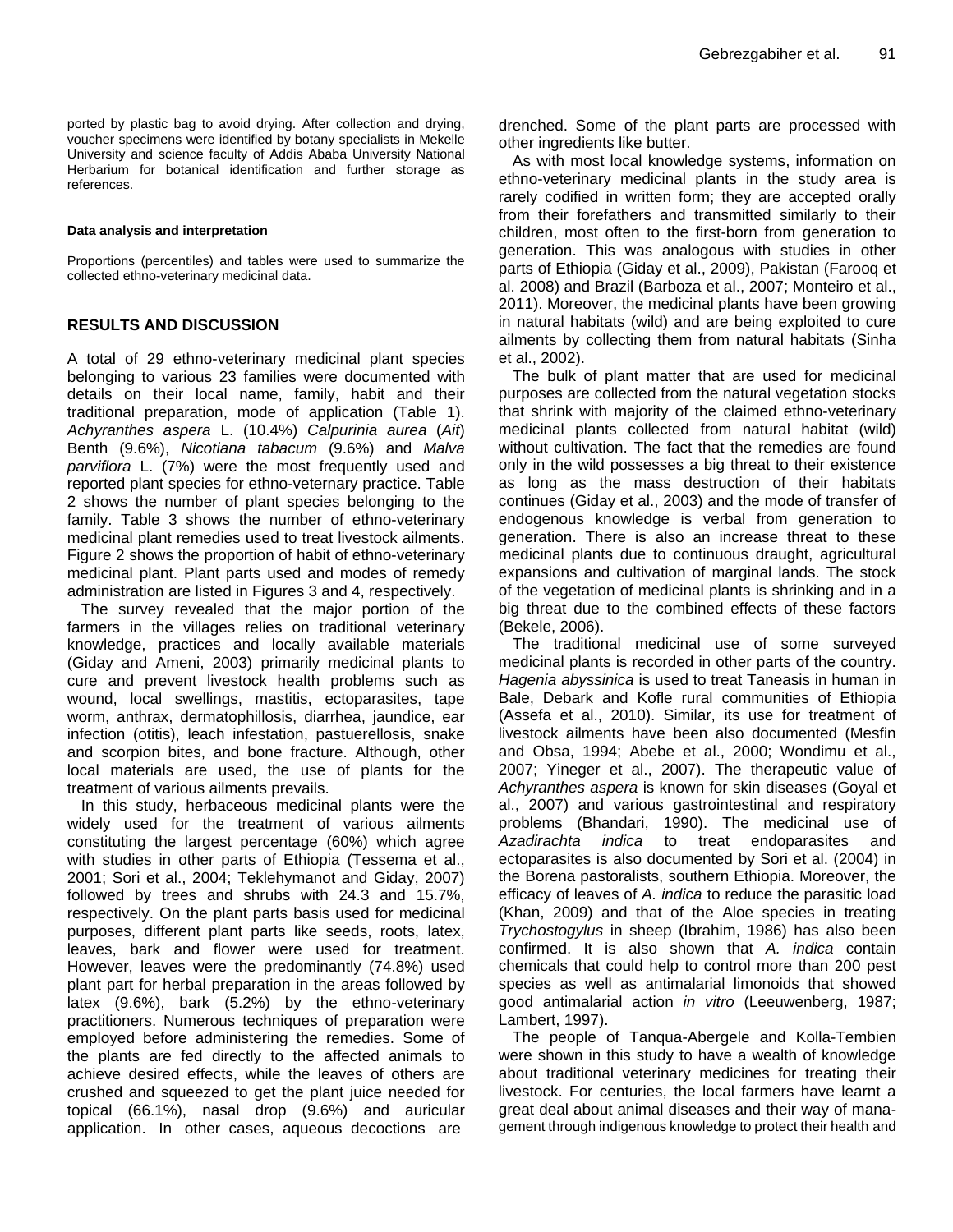**Table 1.** List of ethno-veterinary medicinal plants for treatment of livestock ailments in Tanqua-Abergele and Kola Tembien woredas.

| Local name                  | <b>Scientific name</b>                    | <b>Family name</b> | <b>Habit</b> | Plant parts used and preparation                                                                                                                                                                                                | <b>Mode</b><br>οf<br>application | <b>Indication</b>                                                                       |
|-----------------------------|-------------------------------------------|--------------------|--------------|---------------------------------------------------------------------------------------------------------------------------------------------------------------------------------------------------------------------------------|----------------------------------|-----------------------------------------------------------------------------------------|
| Seraw                       | Acacia etbaica                            | Fabaceae           | Tree         | Inner part of the bark of the plant for<br>tying tight legs that are fractured                                                                                                                                                  | Topical/<br>externally tied      | Bone fracture of limbs                                                                  |
| Mechalo (melhas-<br>bieray) | Achyranthes aspera L.                     | Amaranthaceae      | Herb         | The fresh root is chopped and bounded<br>together with a leaf of Commicarpus<br>podunculosus.<br>mixed<br>with<br>water<br>(masititis). The leaves are also crushed<br>and mixed with water (for remedy of<br>wound, diarrhea). | Topical<br>and<br>drenching      | Mastitis,<br>wound.<br>diarrhea                                                         |
| Ere                         | Aloe vera                                 | Liliaceae          | Herb         | The fresh leaf gel (latex)                                                                                                                                                                                                      | Topical                          | Wound                                                                                   |
|                             | Alternenthera pungens Kunth               | Amaranthaceae      | Herb         | Leaf is crushed and squeezed on<br>wound using gauze or clean cloth                                                                                                                                                             | Topical                          | wound                                                                                   |
| Dandier                     | Argemone mexicana                         | Papaveraceae       | Herb         | Leaf is crushed and mixed with water                                                                                                                                                                                            | Topical                          | wound                                                                                   |
| Nim                         | Azadirachta indica A. Juss                | Meliaceae          | Tree         | Leaf is crushed                                                                                                                                                                                                                 | Topical                          | Ectoparasites like lice                                                                 |
| Shisha                      | Boscia angustifolia A. Rich.              | Capparaceae        | Tree         | Bark is dried, powdered for treatment of<br>wound and leaf are crushed and mixed<br>with drops of water                                                                                                                         | Topical                          | Wound (animasl) and<br>otitis (human)                                                   |
| <b>Hitsawuts</b>            | Calpurinia aurea(Ait) Benth               | Fabaceae           | tree         | Fresh leaves are grounded with small<br>amount of water                                                                                                                                                                         | Topical<br>and<br>Drenching      | Mastitis, skin diseases<br>like<br>dermatophilosis<br>and ectoparasites(lice,<br>ticks) |
| Papaya                      | Carica papaya                             | Caricaceae         | Shrub        | Fresh leaf is crushed                                                                                                                                                                                                           | Topical                          | Wound                                                                                   |
| Hamli kbao                  | Chenopodium murale L.                     | Chenopodiaceae     | Herb         | Leaf is crushed                                                                                                                                                                                                                 | Topical                          | Wound                                                                                   |
| <b>Bunna</b>                | Coffea arabica L.                         | Rubiaceae          | Shrub        | Seed is roasted, pounded and mix with<br>butter                                                                                                                                                                                 | Topical                          | Wound                                                                                   |
| Awhi                        | Cordia Africana Lam.                      | Boraginaceae       | <b>Tree</b>  | Leaf (fresh) is crushed and mixed water                                                                                                                                                                                         | Oral<br>drenching                | and Scorpion<br>Snake<br>bite                                                           |
| Acerkuka                    | Cyphostemma adenocaule Baker.             | Vitaceae           | Herb         | Root is dried, chopped and crushed into<br>powder                                                                                                                                                                               | Topical                          | Wound                                                                                   |
| <b>Etse Tekeze</b>          | Dicliptera?Verticllata(Ferrsk.)C.Chr.     | Acanthaceae        | Shrub        | Leaf is crushed                                                                                                                                                                                                                 | Topical                          | Wound                                                                                   |
| Tahsus                      | Dodonaea angustifolia.f.                  | Sapindaceae        | Shrub        | Leaf is dried and powdered by crushing<br>and mixed with butter                                                                                                                                                                 | Topical                          | Wound in animals and<br>'Almaz bale chira' (in<br>human)                                |
| Tsaba dimu                  | Euphorbia petitiana                       | Eupherbeiaceae     | Herb         | Latex is streaked on the infected part                                                                                                                                                                                          | Topical                          | Dermatophilosis                                                                         |
| Habie                       | Hagenia abyssinica (Bruce) J. F.<br>Gmel. | Rosaceae           | <b>Tree</b>  | Female flowers are dried and pounded<br>and provided mixed with dog's food                                                                                                                                                      | Oral<br>drenching                | Habbei (tape worm) in<br>dogs                                                           |
| Ange-ange                   | Heliptropium cinerascens DC               | Boraginaceae       | Herb         | Fresh leaf is crushed                                                                                                                                                                                                           | Topical                          | Wound                                                                                   |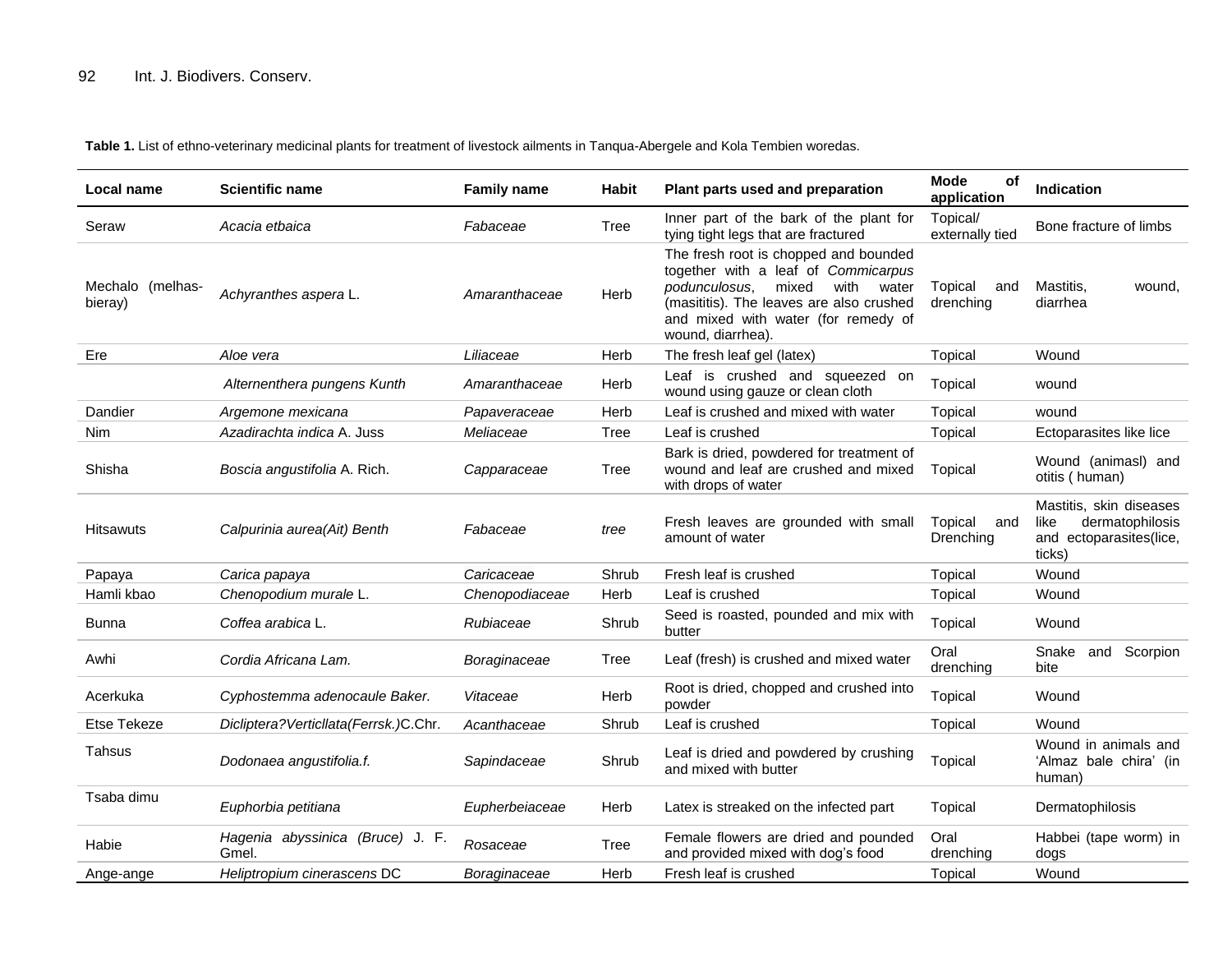#### **Table 1.** Continued.

| Smieja      | Justicia schimperiana (Hochst<br>ex. Nees) T. Andres. | Acanthaceae      | Shrub | Leaf is crushed and mixed with water,<br>squeezed                                                                                        | Drenching                               | Jaundice                          |
|-------------|-------------------------------------------------------|------------------|-------|------------------------------------------------------------------------------------------------------------------------------------------|-----------------------------------------|-----------------------------------|
| Smieja      | Justicia schimperiana (Hochst<br>ex. Nees) T. Andres. | Acanthaceae      | Shrub | Fresh<br>Leaf<br>is<br>crushed<br>and<br>homogenized with pure water                                                                     | Topical                                 | Wound and jaundice                |
| Enkftha     | Malva parviflora L.                                   | Malvaceae        | Herb  | Fresh leaves are squashed                                                                                                                | Topical                                 | wound                             |
| Enkftha     | Malva parviflora L.                                   | Malvaceae        | Herb  | Leaf is crushed and mixed with butter                                                                                                    | drenching                               | Anthrax                           |
| Tambuk      | Nicotiana tabacum                                     | Solanaceae       | Herb  | Leaf is crushed with a small amount of<br>water                                                                                          | Dropping<br>infusions<br>in<br>nostrils | Leach                             |
| Hahot       | <b>Rumex nervosus</b>                                 | Polygonaceae     | Herb  | Root is dried, chopped and crushed into<br>powder                                                                                        | Topical                                 | camels wound                      |
| Angule      | Solanum incanum L.                                    | Solanaceae       | Shrub | Leaf /root are crushed                                                                                                                   | Topical                                 | wound                             |
| Adi-zana    | kunthianum<br>Stereospermum<br>Cham                   | Bignoniaceae     | Tree  | Fresh leaf crushed                                                                                                                       | Topical                                 | Fresh wound                       |
|             | Trichodesma trichodesmoides<br>(Bunge) Gurke          | Boraginaceae     | Herb  | Fresh leaf is crushed homogenized with<br>water                                                                                          | Topical                                 | Wound                             |
| Amei'e      | Urtica simensis                                       | Urticaceae       | Herb  | crushed and applied<br>Leaf is<br>by<br>straining/filtering with a gauze                                                                 | Topical                                 | fresh<br>bleeding<br>For<br>wound |
| Tirnkhia    | Verbascum sinaiticum Benth                            | Scrophulariaceae | Herb  | Fresh leaf is crushed or leaf can be<br>dried and powdered                                                                               | Topical                                 | Wound                             |
| Ater/alguay | Vicia faba                                            | Fabaceae         | Herb  | Its seed is pounded and its paste is<br>placed on wound for maturing the pus in<br>closed type of wound                                  | Topical                                 | swelling<br>Local<br>and<br>wound |
| Chobba      | Xanthium strumarium                                   | Asteraceae       | Herb  | The leaf of the plant is dried, pounded<br>and then soaked in water for some time.<br>It is filtered and the filtrate is taken<br>orally | Drenching                               | Tegtegta/ Pasterelosis            |
| Miloa       | Ximenia caffra sond.                                  | Olacaceae        | Tree  | Bark is dried, chopped and powdered                                                                                                      | Topical                                 | wound (Saddle sore)               |

boost productivity. Such remedies reflect centuries of experiences, trial and errors and well adapted to the local culture and environmental condition which have stood the test of time (Sofowora, 1982; ITDG/IIRR, 1996; Bekele and Musa, 2009). Medicinal plants that are found in

the vicinity are harvested and used for the treatment of sick animals. Recognizing the value of this indigenous knowledge empowers livestock owners to attempt to solve their animal health problems in an accessible way and economic affordability (Abebe et al., 2003).

Herbal preparations are crude and could potentially be toxic. Research is therefore needed to determine safety, toxicity optimal dose and concentrations of preparations and to identify the side effect of the remedies. In general, documentation of more ethno-veterinary botanical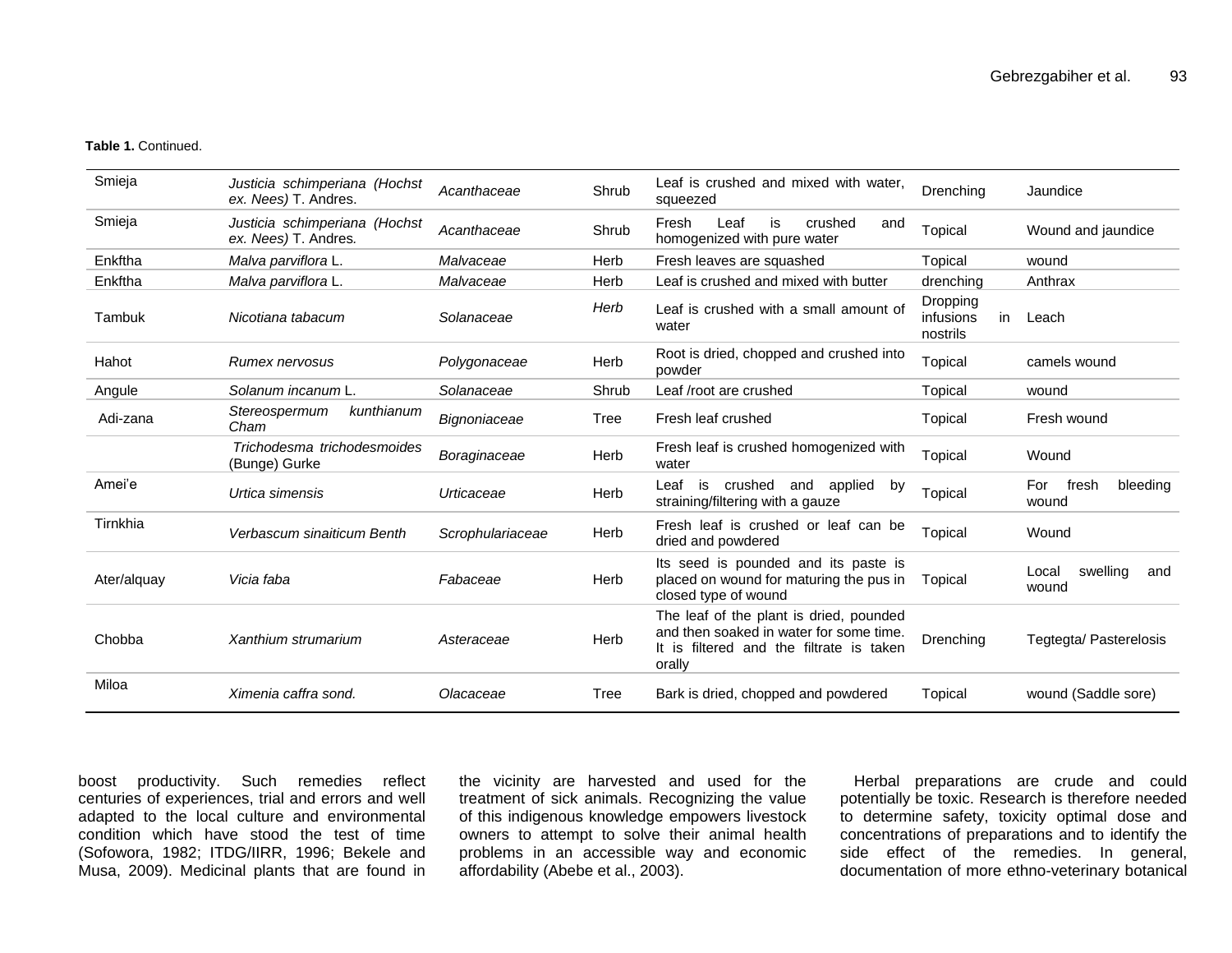| <b>Plant family name</b> | Number of ethno-veterinary medicinal plant species | Proportion (%) |
|--------------------------|----------------------------------------------------|----------------|
| Rubiaceae                | 1                                                  | 4.34           |
| Acanthaceae              | $\overline{7}$                                     | 30.43          |
| Amaranthaceae            | 13                                                 | 56.52          |
| Asteraceae               | 3                                                  | 13.04          |
| Bignoniaceae             | 1                                                  | 4.34           |
| Boraginaceae             | 4                                                  | 17.39          |
| Capparaceae              | $\overline{2}$                                     | 8.69           |
| Caricaceae               | 4                                                  | 17.39          |
| Chenopodiaceae           | $\overline{2}$                                     | 8.69           |
| Eupherbeiaceae           | 4                                                  | 17.39          |
| Fabaceae,                | 16                                                 | 69.56          |
| Liliaceae                | $\overline{7}$                                     | 30.43          |
| Malvaceae                | 8                                                  | 34.78          |
| Meliaceae                | 4                                                  | 17.39          |
| Olacaceae                | 4                                                  | 17.39          |
| Papaveraceae             | 3                                                  | 13.04          |
| Polygonaceae             | 1                                                  | 4.34           |
| Rosaceae                 | 4                                                  | 17.39          |
| Sapindaceae              | 2                                                  | 8.69           |
| Scrophulariaceae         | $\overline{7}$                                     | 30.43          |
| Solanaceae               | 15                                                 | 65.21          |
| Urticaceae               | $\overline{c}$                                     | 8.69           |
| Vitaceae                 | 1                                                  | 4.34           |

**Table 2.** Plant families frequently used among traditional herbalists and livestock owners in Tanqua-Abergele and Kolla-Tembien woredas.

> **Table 3.** The number of ethno-veterinary medicinal plant remedies used to treat livestock ailments in Tanqua-abergele and Kolla-Tembien woredas.

|                             | Number of ethno-veterinary    |  |  |
|-----------------------------|-------------------------------|--|--|
| Ailments/conditions treated | medicinal plant remedies used |  |  |
| Anthrax                     | 4                             |  |  |
| Bone fracture (limbs)       | 1                             |  |  |
| Dermatophillosis            |                               |  |  |
| Ectoparasites               | 6                             |  |  |
| Leach infestation           | 11                            |  |  |
| Local swelling              | 4                             |  |  |
| Mastitis                    | 9                             |  |  |
| Otitis                      |                               |  |  |
| Pastuerelosis               | 2                             |  |  |
| Snake and scorpion bite     |                               |  |  |
| Tape worm                   | 4                             |  |  |
| Wound                       | 57                            |  |  |

surveys in these areas and other unexplored areas of the region as well as the other regions of the country need to be conducted before most of the time tested indigenous knowledge of the traditional herbalists passes away.

## **ACKNOWLEDGEMENTS**

This investigation partly received financial support from Ethiopian Ministry of Science and Technology research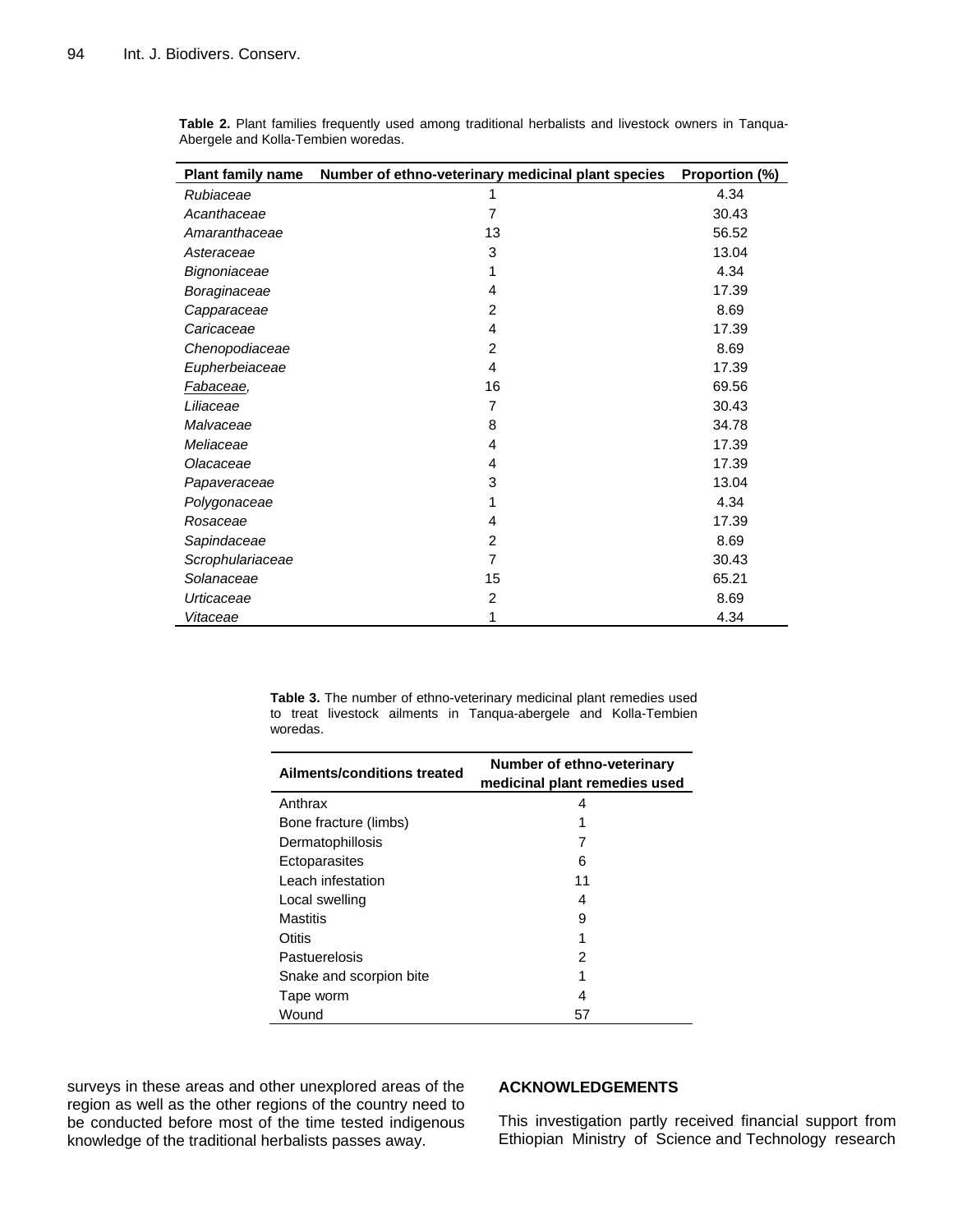

Figure 2. Percentage of habits of ethnoveterinary medicinal plants used for the treatment of livestock by the farmers of the study areas



**Figure 3.** Parts of ethno-veterinary medicinal plants used as remedy for livestock in the study areas.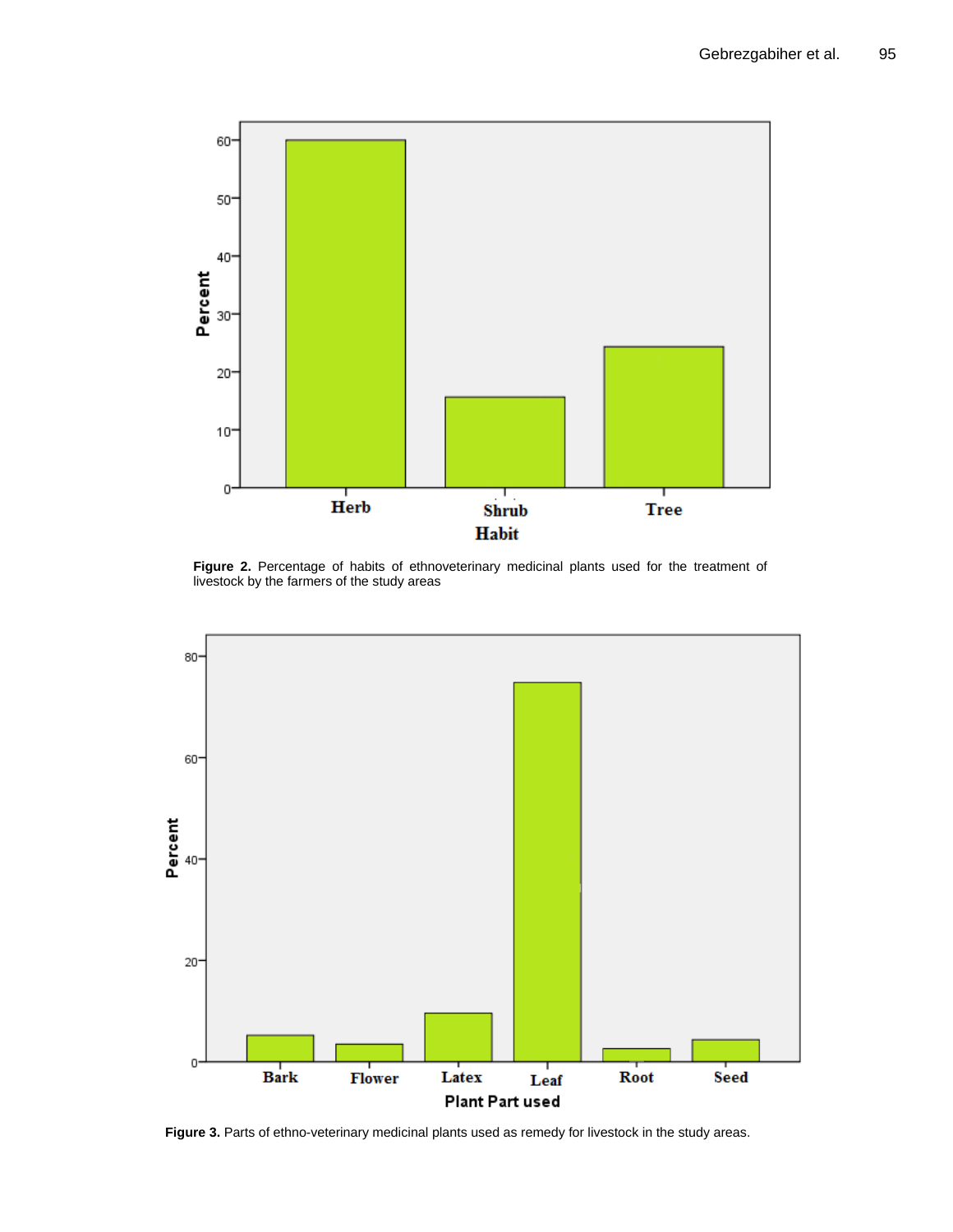

**Figure 4.** Administration routes of ethno-veterinary medicinal plant remedies in the study areas in Tanqua-abergele and Kolla-Tembien woredas.

and development grant (project number-FVS/11/2008). We are grateful to the local healers, farmers and religious leaders in the study areas who were willing to share their indispensable ethno-veterinary medicinal knowledge.

#### **REFERENCES**

- Abebe D, Ayehu A (1993). Medicinal Plants and Enigmatic Health Practices of Northern Ethiopia. B.S.P.E, Addis Ababa, Ethiopia. pp. 419-431.
- Abebe D, Debella A, Urge K (2003). Medicinal plants and other useful plants of Ethiopia.EHNRI, camerapix publishers international, Nairobi. pp. 25-43.
- Abebe G, Dawson LJ, Detweiler G, Gipson TA, Sahlu T (2000). *Hagenia abyssinica* (Kosso) for internal parasite control in goats. In The opportunities and challenges of enhancing goat production in East Africa. (Eds: R. C. Merkel, G. Abebe and A. L. Goetsch) E (Kika) de la Garza Institute for Goat research, Langston University, Langston OK, Debub University, Awassa, Ethiopia, 10-12 November. pp. 190- 195.
- Assefa B, Glatzel G, Buchmann C (2010 ). Ethnomedicinal uses of Hagenia abyssinica (Bruce) J.F. Gmel. among rural communities of Ethiopia. J. Ethnobiol. Ethnomed. 6:20.
- Barboza RRD, Souto WMS, Mourão JS (2007). The use of zootherapeutics in folk veterinary medicine in the district of Cubati, Paraíba State, Brazil. J. Ethnobiol. Ethnomed. 3:1-14.
- Bekele A, Musa A (2009). Ethnoveterinary practice in Chiro District, western Hararge, Ethiopia. Pharmacologyonline.1:128-139. Bekele E (2006): A study on actual situation of medicinal plants in
- Ethiopia. http://www.endashaw.prepared by JAICAF
- Bhandari MM (1990).Flora of the Indian desert, MPS Repros, Jodhpur, India. pp. 287-288.
- Farooq Z, Iqbal Z, Mushtaq S, Muhammad G, Zafar M, Iqbal AM (2008).

Ethnoveterinary practices for the treatment of parasitic diseases in livestock in Cholistan desert (Pakistan). J. Ethnopharmacol. 118:213-219.

- Fullas F (2010). Ethiopian Medicinal Plants in Veterinary Healthcare: A Mini-Review. Ee-JRIF. 2(1):48-58.
- Gemechu W, Girma A, Temesgen S, Ensermu K (1997). Aspects of farmers' knowledge, attitudes and practices (KAP) of animal health problems in the central highlands of Ethiopia*.* Presented at Intern Conf. Ethnovet. Med; Pune, India.
- Giday M, Ameni G (2003). An Ethnobotanical Survey on Plants of Veterinary Importance in Two Woredas of Southern Tigray, Northern Ethiopia. SINET: Ethiop. J. Sci. 26 (2):123-136.
- Giday M, Asfaw Z, Woldu Z (2009). Medicinal plants of the Meinit ethnic group of Ethiopia: An ethnobotanical study. J. Ethnopharmacol. 124:513-521.
- Giday M, Asfaw Z, Woldu Z, Elmquist T (2003). An Ethnobotanical study of medicinal plants by the Zay people in Ethiopia. J. Ethnopharmacol*.* 85:43-52.
- Goyal BR, Goyal RK, Metha AA (2007). Phyto-pharmacology of *Achyranthes aspera* : A review. Plant Rev. 1:143-150.
- Ibrahim MA (1986). Veterinary traditional practices in Nigeria: livestock systems research in Nigeria's sub-humid zone. Proc 2nd Intern Livestock Center Africa Symp.
- ITDG/IIRR (1996). Ethonveterinay Medicine in Kenya. A Field Manual of Traditional Animal Health Care Practices. ITDG/IIRR, Nairobi.
- Khan F M **(**2009). Ethno-veterinary medicinal usage of flora of greater Cholistan desert (Pakistan). Pak. Vet. J. 29(2):75-80.
- Kokwaro JO (1976). Medicinal Plants of East Africa. East African Literature Bureau, Nairobi. pp. 292-294.
- Lambert J (1997). Medicinal plants: Rescuing a global heritage. World Bank Technical. p. 355. Washington DC.
- Leeuwenberg AJM (1987). Medicinal and Poisonous Plants of the Tropics. Proceedings of the Symposium of the 14th International Botanical Congress, Berlin.
- Martin GJ (1995). Ethno botany . A conservation Manual. Chapman and